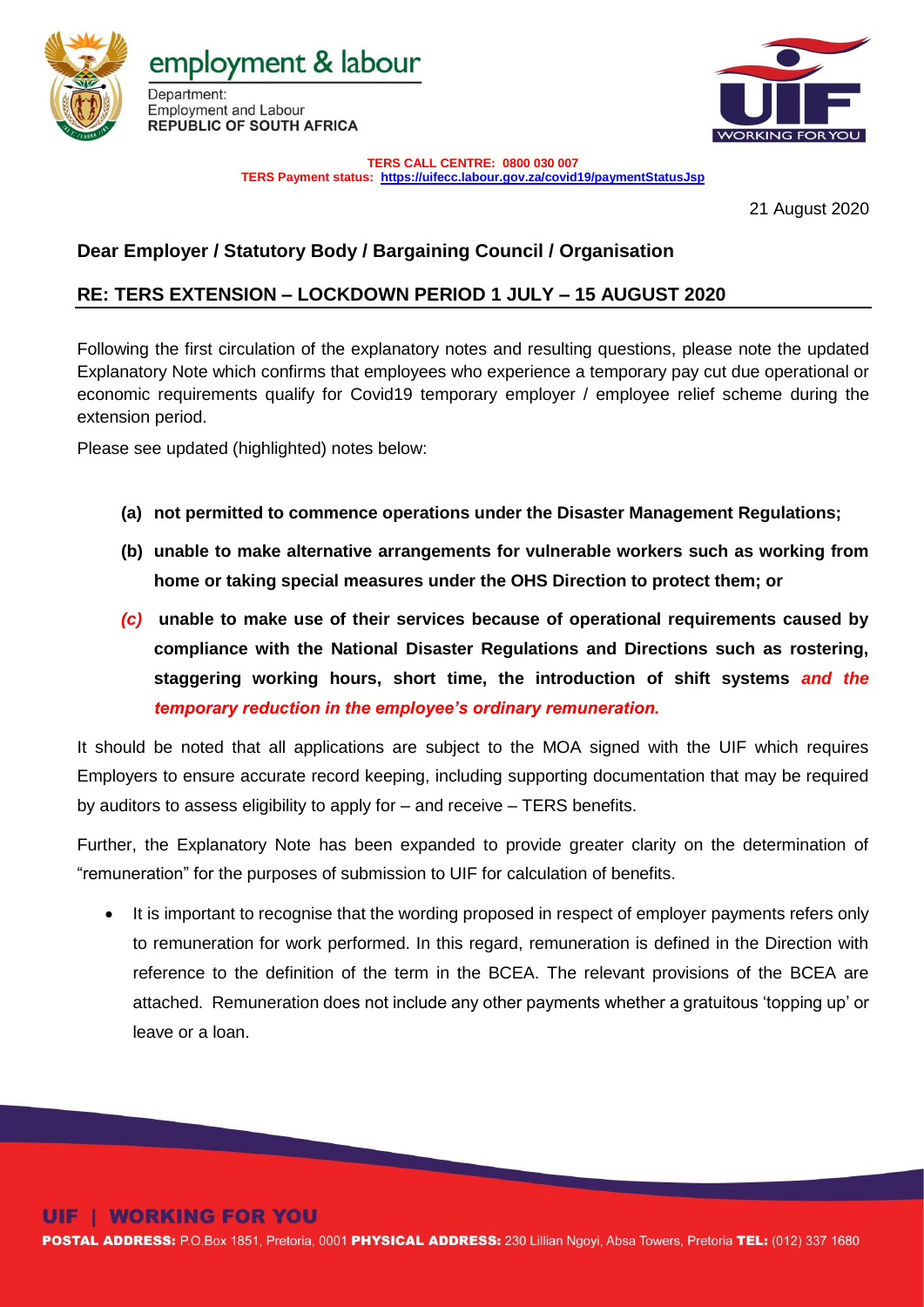

employment & labour Department: **Employment and Labour** 

**REPUBLIC OF SOUTH AFRICA** 



#### **Meaning of remuneration under the BCEA**

#### **Section 1**

"remuneration" means any payment in money or in kind, or both in money and in kind, made or owing to any person in return for that person working for any other person, including the State, and "remunerate" has a corresponding meaning;

#### **Government Notice No. 691 in Government Gazette 24889 of 23 May 2003**

#### SCHEDULE

# CALCULATION OF EMPLOYEE'S REMUNERATION IN TERMS OF SECTION 35(5) OF THE BASIC CONDITIONS OF EMPLOYMENT ACT, 1997 (ACT 75 OF 1997)

1. The following payments are included in an employee's remuneration for the purposes of calculating pay for annual leave in terms of section 21, payment instead of notice in terms of section 38 and severance pay in terms of section 41 –

(a) Housing or accommodation allowance or subsidy or housing or accommodation received as a benefit in kind:

(b) Car allowance of provision of a car, except to the extent that the car is provided to enable the employee to work:

(c) Any cash payments made to an employee, except those listed as exclusions in terms of this schedule:

(d) Any other payment in kind received by an employee, except those listed as exclusions in terms of this schedule:

(e) Employer's contributions to medical aid, pension, provident fund or similar schemes:

(f) Employer's contributions to funeral or death benefit schemes.

2. The following items do not form part of remuneration for the purpose of these calculations –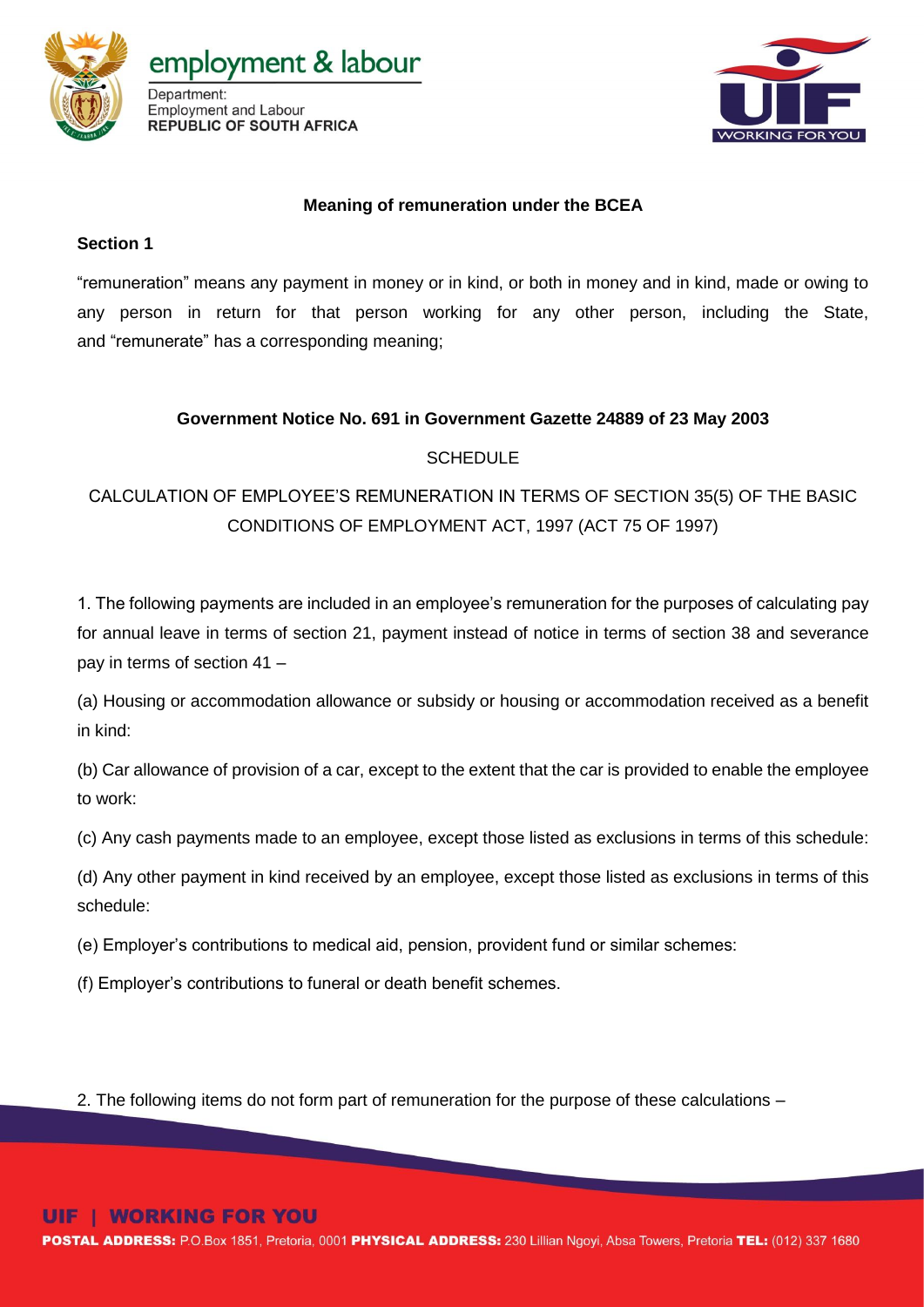

# employment & labour





(a) Any cash payment or payment in kind provided to enable the employee to work (for example, an equipment, tool or similar allowance or the provision transport or the payment of a transport allowance to enable the employee to travel to and from work);

(b) A relocation allowance;

- (c) Gratuities (for example, tips received from customers) and gifts from the employer;
- (d) Share incentive schemes;

(e) Discretionary payments not related to an employee's hours of work or performance (for example, a discretionary profit-sharing scheme);

(f) An entertainment allowance;

(g) An education or schooling allowance.

3. The value of payments in kind must be determined as follows –

(a) a value agreed to in either a contract of employment or collective agreement, provided that the agreed value may not be less than the cost to the employer of providing the payment in kind; or

(b) the cost to the employer of providing the payment in kind.

4. An employee is not entitled to a payment or the cash value of a payment in kind as part of remuneration  $if -$ 

(a) the employee received the payment or enjoyed, or was entitled to enjoy, the payment in kind during the relevant period; or

(b) in the case of a contribution to a fund or scheme that forms part of remuneration, the employer paid the contribution in respect of the relevant period.

5. This schedule only applies to pay for annual leave accrued from the date of operation of this Schedule.

6. If a payment fluctuates, it must be calculated over a period of 13 weeks or, if the employee has been in employment for a shorter period, that period.

7. A payment received in a particular period in respect of a longer period (e.g. a thirteenth cheque) must be pro-rated.

# **WORKING FOR YOU**

POSTAL ADDRESS: P.O.Box 1851, Pretoria, 0001 PHYSICAL ADDRESS: 230 Lillian Ngoyi, Absa Towers, Pretoria TEL: (012) 337 1680